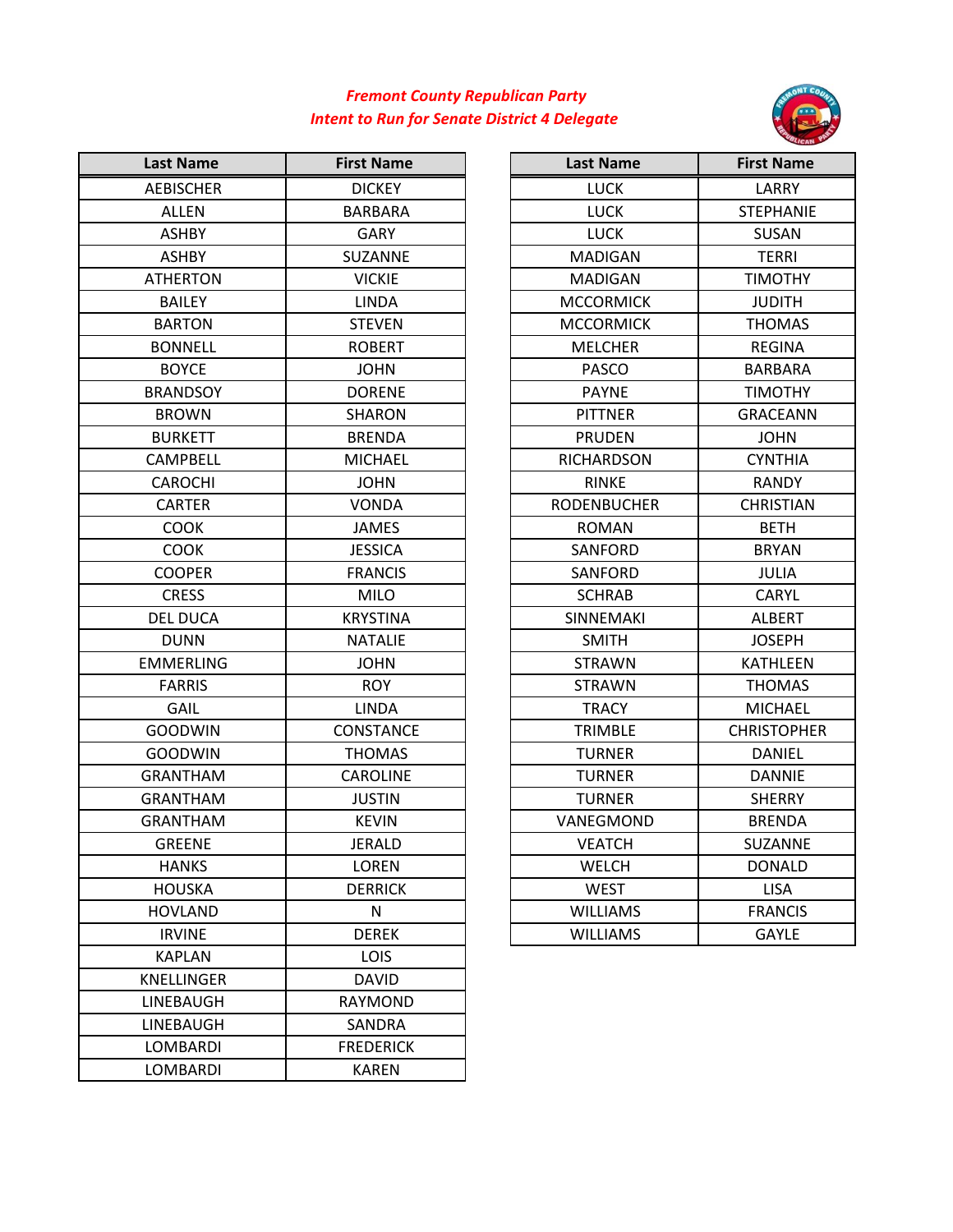## *Fremont County Republican Party Intent to Run for Congressional District 7 Delegate*



| <b>Last Name</b>  | <b>First Name</b> | <b>Last Name</b>   | <b>First Name</b>  |
|-------------------|-------------------|--------------------|--------------------|
| <b>AEBISCHER</b>  | <b>DICKEY</b>     | LOMBARDI           | <b>KAREN</b>       |
| <b>ALLEN</b>      | <b>BARBARA</b>    | <b>LUCK</b>        | LARRY              |
| <b>ASHBY</b>      | GARY              | <b>LUCK</b>        | <b>STEPHANIE</b>   |
| <b>ASHBY</b>      | SUZANNE           | <b>LUCK</b>        | <b>SUSAN</b>       |
| <b>ATHERTON</b>   | <b>VICKIE</b>     | <b>MADIGAN</b>     | <b>TERRI</b>       |
| <b>BAILEY</b>     | <b>LINDA</b>      | <b>MADIGAN</b>     | <b>TIMOTHY</b>     |
| <b>BARTON</b>     | <b>STEVEN</b>     | <b>MCCORMICK</b>   | <b>JUDITH</b>      |
| <b>BONNELL</b>    | <b>ROBERT</b>     | <b>MCFALL</b>      | <b>DWAYNE</b>      |
| <b>BOYCE</b>      | <b>JOHN</b>       | <b>MELCHER</b>     | <b>REGINA</b>      |
| <b>BRANDSOY</b>   | <b>DORENE</b>     | <b>NORDELL</b>     | <b>CYNTHIA</b>     |
| <b>BROWN</b>      | <b>SHARON</b>     | <b>PASCO</b>       | <b>BARBARA</b>     |
| <b>BURKETT</b>    | <b>BRENDA</b>     | <b>PAYNE</b>       | <b>TIMOTHY</b>     |
| CAMPBELL          | <b>MICHAEL</b>    | <b>PITTNER</b>     | <b>GRACEANN</b>    |
| CARLSON           | <b>GREGORY</b>    | <b>PRUDEN</b>      | <b>JOHN</b>        |
| <b>CAROCHI</b>    | <b>JOHN</b>       | <b>RICHARDSON</b>  | <b>CYNTHIA</b>     |
| <b>CARTER</b>     | <b>VONDA</b>      | <b>RINKE</b>       | <b>RANDY</b>       |
| <b>COOK</b>       | <b>JAMES</b>      | <b>RODENBUCHER</b> | <b>CHRISTIAN</b>   |
| <b>COOK</b>       | <b>JESSICA</b>    | <b>ROMAN</b>       | <b>BETH</b>        |
| <b>COOPER</b>     | <b>FRANCIS</b>    | SANFORD            | <b>BRYAN</b>       |
| <b>CRESS</b>      | <b>MILO</b>       | SANFORD            | <b>JULIA</b>       |
| <b>DEL DUCA</b>   | <b>KRYSTINA</b>   | <b>SCHRAB</b>      | <b>CARYL</b>       |
| <b>DUNN</b>       | <b>NATALIE</b>    | <b>SCOTT</b>       | <b>JUSTIN</b>      |
| <b>EMMERLING</b>  | <b>JOHN</b>       | <b>SCOTT</b>       | <b>PATRICIA</b>    |
| <b>FARRIS</b>     | <b>ROY</b>        | SINNEMAKI          | <b>ALBERT</b>      |
| GAIL              | <b>LINDA</b>      | <b>SMITH</b>       | <b>JOSEPH</b>      |
| <b>GOODWIN</b>    | <b>CONSTANCE</b>  | <b>STRAWN</b>      | <b>KATHLEEN</b>    |
| <b>GOODWIN</b>    | <b>THOMAS</b>     | <b>STRAWN</b>      | <b>THOMAS</b>      |
| <b>GRANTHAM</b>   | <b>CAROLINE</b>   | <b>TRACY</b>       | <b>MICHAEL</b>     |
| <b>GRANTHAM</b>   | <b>JUSTIN</b>     | TRIMBLE            | <b>CHRISTOPHER</b> |
| <b>GRANTHAM</b>   | <b>KEVIN</b>      | <b>TURNER</b>      | <b>DANIEL</b>      |
| <b>GREENE</b>     | <b>JERALD</b>     | <b>TURNER</b>      | <b>DANNIE</b>      |
| <b>HANKS</b>      | LOREN             | <b>TURNER</b>      | <b>SHERRY</b>      |
| <b>HOUSKA</b>     | <b>DERRICK</b>    | VANEGMOND          | <b>BRENDA</b>      |
| <b>HOVLAND</b>    | N                 | <b>VEATCH</b>      | SUZANNE            |
| <b>IRVINE</b>     | <b>DEREK</b>      | <b>WELCH</b>       | <b>DONALD</b>      |
| <b>KAPLAN</b>     | <b>LOIS</b>       | <b>WILLIAMS</b>    | <b>FRANCIS</b>     |
| <b>KEY</b>        | <b>DAVID</b>      | <b>WILLIAMS</b>    | <b>GAYLE</b>       |
| <b>KLATIL</b>     | <b>WILLIAM</b>    |                    |                    |
| <b>KNELLINGER</b> | <b>DAVID</b>      |                    |                    |
| LINEBAUGH         | <b>RAYMOND</b>    |                    |                    |
| LINEBAUGH         | SANDRA            |                    |                    |
| LOMBARDI          | <b>FREDERICK</b>  |                    |                    |

| <b>Last Name</b>  | <b>First Name</b>  |  |
|-------------------|--------------------|--|
| <b>LOMBARDI</b>   | <b>KAREN</b>       |  |
| <b>LUCK</b>       | LARRY              |  |
| <b>LUCK</b>       | <b>STEPHANIE</b>   |  |
| <b>LUCK</b>       | <b>SUSAN</b>       |  |
| <b>MADIGAN</b>    | TERRI              |  |
| MADIGAN           | <b>TIMOTHY</b>     |  |
| <b>MCCORMICK</b>  | <b>JUDITH</b>      |  |
| <b>MCFALL</b>     | <b>DWAYNE</b>      |  |
| <b>MELCHER</b>    | <b>REGINA</b>      |  |
| <b>NORDELL</b>    | <b>CYNTHIA</b>     |  |
| PASCO             | <b>BARBARA</b>     |  |
| <b>PAYNE</b>      | <b>TIMOTHY</b>     |  |
| <b>PITTNER</b>    | <b>GRACEANN</b>    |  |
| <b>PRUDEN</b>     | <b>JOHN</b>        |  |
| <b>RICHARDSON</b> | <b>CYNTHIA</b>     |  |
| <b>RINKE</b>      | <b>RANDY</b>       |  |
| RODENBUCHER       | <b>CHRISTIAN</b>   |  |
| <b>ROMAN</b>      | <b>BETH</b>        |  |
| SANFORD           | <b>BRYAN</b>       |  |
| SANFORD           | JULIA              |  |
| <b>SCHRAB</b>     | <b>CARYL</b>       |  |
| SCOTT             | JUSTIN             |  |
| <b>SCOTT</b>      | <b>PATRICIA</b>    |  |
| <b>SINNEMAKI</b>  | <b>ALBERT</b>      |  |
| SMITH             | <b>JOSEPH</b>      |  |
| STRAWN            | <b>KATHLEEN</b>    |  |
| <b>STRAWN</b>     | <b>THOMAS</b>      |  |
| <b>TRACY</b>      | <b>MICHAEL</b>     |  |
| <b>TRIMBLE</b>    | <b>CHRISTOPHER</b> |  |
| <b>TURNER</b>     | DANIEL             |  |
| <b>TURNER</b>     | <b>DANNIE</b>      |  |
| <b>TURNER</b>     | <b>SHERRY</b>      |  |
| VANEGMOND         | <b>BRENDA</b>      |  |
| VEATCH            | SUZANNE            |  |
| <b>WELCH</b>      | <b>DONALD</b>      |  |
| <b>WILLIAMS</b>   | <b>FRANCIS</b>     |  |
| <b>WILLIAMS</b>   | <b>GAYLE</b>       |  |
|                   |                    |  |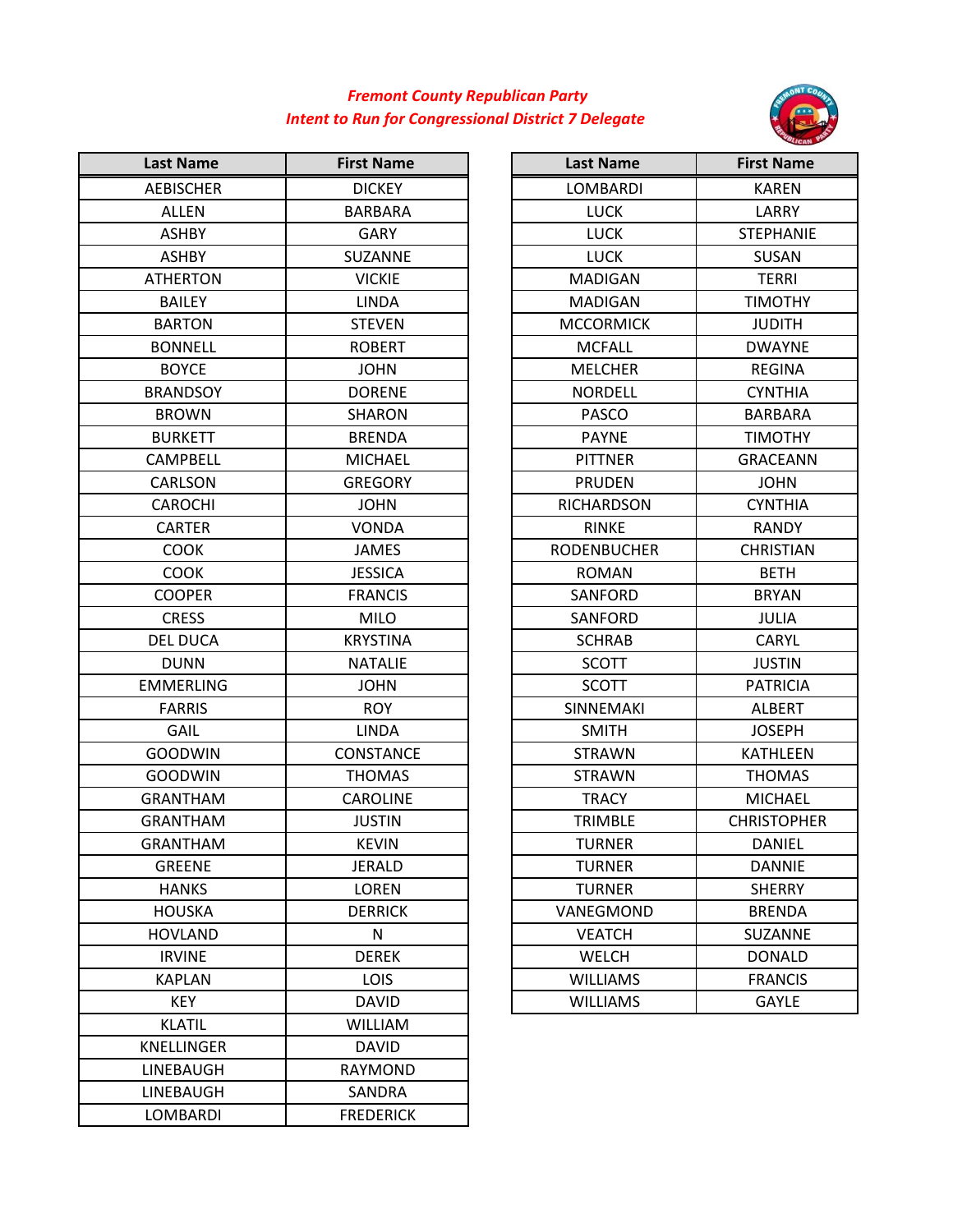## *Intent to Run for House District 60 Delegate Fremont County Republican Party*



| <b>Last Name</b>  | <b>First Name</b> | <b>Last Name</b>   | <b>First Na</b> |
|-------------------|-------------------|--------------------|-----------------|
| <b>AEBISCHER</b>  | <b>DICKEY</b>     | <b>LUCK</b>        | LARR            |
| <b>ALLEN</b>      | <b>BARBARA</b>    | <b>LUCK</b>        | <b>STEPHA</b>   |
| <b>ASHBY</b>      | <b>GARY</b>       | <b>LUCK</b>        | <b>SUSA</b>     |
| <b>ASHBY</b>      | <b>SUZANNE</b>    | <b>MADIGAN</b>     | <b>TERR</b>     |
| <b>ATHERTON</b>   | <b>VICKIE</b>     | <b>MADIGAN</b>     | <b>TIMOT</b>    |
| <b>BAILEY</b>     | <b>LINDA</b>      | <b>MCCORMICK</b>   | <b>JUDIT</b>    |
| <b>BARTON</b>     | <b>STEVEN</b>     | <b>MCCORMICK</b>   | <b>THOM</b>     |
| <b>BONNELL</b>    | <b>ROBERT</b>     | <b>MELCHER</b>     | <b>REGIN</b>    |
| <b>BOYCE</b>      | <b>JOHN</b>       | <b>PASCO</b>       | <b>BARBA</b>    |
| <b>BRANDSOY</b>   | <b>DORENE</b>     | <b>PAYNE</b>       | <b>TIMOT</b>    |
| <b>BROWN</b>      | <b>SHARON</b>     | <b>PINEDA</b>      | <b>GILBEI</b>   |
| <b>BURKETT</b>    | <b>BRENDA</b>     | <b>PITTNER</b>     | <b>GRACEA</b>   |
| CAMPBELL          | <b>MICHAEL</b>    | <b>PRUDEN</b>      | <b>JOHN</b>     |
| <b>CAROCHI</b>    | <b>JOHN</b>       | <b>RICHARDSON</b>  | <b>CYNTH</b>    |
| <b>CARTER</b>     | <b>VONDA</b>      | <b>RINKE</b>       | <b>RAND</b>     |
| <b>COOK</b>       | <b>JAMES</b>      | <b>RODENBUCHER</b> | <b>CHRIST</b>   |
| <b>COOK</b>       | <b>JESSICA</b>    | <b>ROMAN</b>       | <b>BETH</b>     |
| <b>COOPER</b>     | <b>FRANCIS</b>    | SANFORD            | <b>BRYA</b>     |
| <b>CRESS</b>      | <b>MILO</b>       | SANFORD            | <b>JULI/</b>    |
| <b>DEL DUCA</b>   | <b>KRYSTINA</b>   | <b>SCHRAB</b>      | <b>CARY</b>     |
| <b>DUNN</b>       | <b>NATALIE</b>    | <b>SCOTT</b>       | <b>JUSTI</b>    |
| <b>EMMERLING</b>  | <b>JOHN</b>       | <b>SCOTT</b>       | <b>PATRIC</b>   |
| <b>FARRIS</b>     | <b>ROY</b>        | SINNEMAKI          | <b>ALBEF</b>    |
| GAIL              | <b>LINDA</b>      | <b>SMITH</b>       | <b>JOSEP</b>    |
| <b>GOODWIN</b>    | CONSTANCE         | <b>STRAWN</b>      | <b>KATHLE</b>   |
| <b>GOODWIN</b>    | <b>THOMAS</b>     | <b>STRAWN</b>      | <b>THOM</b>     |
| <b>GRANTHAM</b>   | <b>CAROLINE</b>   | SULLIVAN           | <b>MAR</b>      |
| <b>GRANTHAM</b>   | <b>JUSTIN</b>     | <b>TRACY</b>       | <b>MICHA</b>    |
| <b>GRANTHAM</b>   | <b>KEVIN</b>      | <b>TRIMBLE</b>     | <b>CHRISTO</b>  |
| <b>GREENE</b>     | JERALD            | <b>TURNER</b>      | <b>DANIE</b>    |
| <b>HANKS</b>      | LOREN             | <b>TURNER</b>      | <b>DANN</b>     |
| <b>HOUSKA</b>     | <b>DERRICK</b>    | <b>TURNER</b>      | <b>SHERF</b>    |
| <b>HOVLAND</b>    | N                 | VANEGMOND          | <b>BREND</b>    |
| <b>IRVINE</b>     | <b>DEREK</b>      | <b>VEATCH</b>      | SUZAN           |
| <b>KAPLAN</b>     | <b>LOIS</b>       | <b>WELCH</b>       | <b>DONA</b>     |
| <b>KNELLINGER</b> | <b>DAVID</b>      | <b>WEST</b>        | <b>LISA</b>     |
| LINEBAUGH         | RAYMOND           | <b>WILLIAMS</b>    | <b>FRANO</b>    |
| LINEBAUGH         | SANDRA            | <b>WILLIAMS</b>    | GAYL            |
| LOMBARDI          | <b>FREDERICK</b>  |                    |                 |
| LOMBARDI          | <b>KAREN</b>      |                    |                 |

| <b>Last Name</b> | <b>First Name</b> | <b>Last Name</b>   | <b>First Name</b>  |
|------------------|-------------------|--------------------|--------------------|
| <b>AEBISCHER</b> | <b>DICKEY</b>     | <b>LUCK</b>        | LARRY              |
| <b>ALLEN</b>     | <b>BARBARA</b>    | <b>LUCK</b>        | <b>STEPHANIE</b>   |
| <b>ASHBY</b>     | <b>GARY</b>       | <b>LUCK</b>        | SUSAN              |
| <b>ASHBY</b>     | SUZANNE           | <b>MADIGAN</b>     | <b>TERRI</b>       |
| <b>ATHERTON</b>  | <b>VICKIE</b>     | <b>MADIGAN</b>     | <b>TIMOTHY</b>     |
| <b>BAILEY</b>    | <b>LINDA</b>      | <b>MCCORMICK</b>   | <b>JUDITH</b>      |
| <b>BARTON</b>    | <b>STEVEN</b>     | <b>MCCORMICK</b>   | <b>THOMAS</b>      |
| <b>BONNELL</b>   | <b>ROBERT</b>     | <b>MELCHER</b>     | <b>REGINA</b>      |
| <b>BOYCE</b>     | <b>JOHN</b>       | <b>PASCO</b>       | <b>BARBARA</b>     |
| <b>BRANDSOY</b>  | <b>DORENE</b>     | <b>PAYNE</b>       | <b>TIMOTHY</b>     |
| <b>BROWN</b>     | <b>SHARON</b>     | <b>PINEDA</b>      | <b>GILBERT</b>     |
| <b>BURKETT</b>   | <b>BRENDA</b>     | <b>PITTNER</b>     | <b>GRACEANN</b>    |
| <b>CAMPBELL</b>  | <b>MICHAEL</b>    | <b>PRUDEN</b>      | <b>JOHN</b>        |
| <b>CAROCHI</b>   | <b>JOHN</b>       | <b>RICHARDSON</b>  | <b>CYNTHIA</b>     |
| <b>CARTER</b>    | <b>VONDA</b>      | <b>RINKE</b>       | <b>RANDY</b>       |
| <b>COOK</b>      | <b>JAMES</b>      | <b>RODENBUCHER</b> | <b>CHRISTIAN</b>   |
| <b>COOK</b>      | <b>JESSICA</b>    | <b>ROMAN</b>       | <b>BETH</b>        |
| <b>COOPER</b>    | <b>FRANCIS</b>    | SANFORD            | <b>BRYAN</b>       |
| <b>CRESS</b>     | <b>MILO</b>       | <b>SANFORD</b>     | <b>JULIA</b>       |
| <b>DEL DUCA</b>  | <b>KRYSTINA</b>   | <b>SCHRAB</b>      | <b>CARYL</b>       |
| <b>DUNN</b>      | <b>NATALIE</b>    | <b>SCOTT</b>       | <b>JUSTIN</b>      |
| EMMERLING        | <b>JOHN</b>       | <b>SCOTT</b>       | <b>PATRICIA</b>    |
| <b>FARRIS</b>    | <b>ROY</b>        | SINNEMAKI          | <b>ALBERT</b>      |
| GAIL             | <b>LINDA</b>      | <b>SMITH</b>       | <b>JOSEPH</b>      |
| <b>GOODWIN</b>   | CONSTANCE         | <b>STRAWN</b>      | <b>KATHLEEN</b>    |
| <b>GOODWIN</b>   | <b>THOMAS</b>     | <b>STRAWN</b>      | <b>THOMAS</b>      |
| <b>GRANTHAM</b>  | <b>CAROLINE</b>   | <b>SULLIVAN</b>    | <b>MARK</b>        |
| <b>GRANTHAM</b>  | <b>JUSTIN</b>     | <b>TRACY</b>       | <b>MICHAEL</b>     |
| <b>GRANTHAM</b>  | <b>KEVIN</b>      | <b>TRIMBLE</b>     | <b>CHRISTOPHER</b> |
| <b>GREENE</b>    | <b>JERALD</b>     | <b>TURNER</b>      | DANIEL             |
| <b>HANKS</b>     | LOREN             | <b>TURNER</b>      | <b>DANNIE</b>      |
| <b>HOUSKA</b>    | <b>DERRICK</b>    | <b>TURNER</b>      | <b>SHERRY</b>      |
| <b>HOVLAND</b>   | N                 | VANEGMOND          | <b>BRENDA</b>      |
| <b>IRVINE</b>    | <b>DEREK</b>      | <b>VEATCH</b>      | SUZANNE            |
| <b>KAPLAN</b>    | <b>LOIS</b>       | <b>WELCH</b>       | <b>DONALD</b>      |
| KNELLINGER       | <b>DAVID</b>      | WEST               | <b>LISA</b>        |
| LINEBAUGH        | <b>RAYMOND</b>    | <b>WILLIAMS</b>    | <b>FRANCIS</b>     |
| LINEBAUGH        | SANDRA            | <b>WILLIAMS</b>    | <b>GAYLE</b>       |